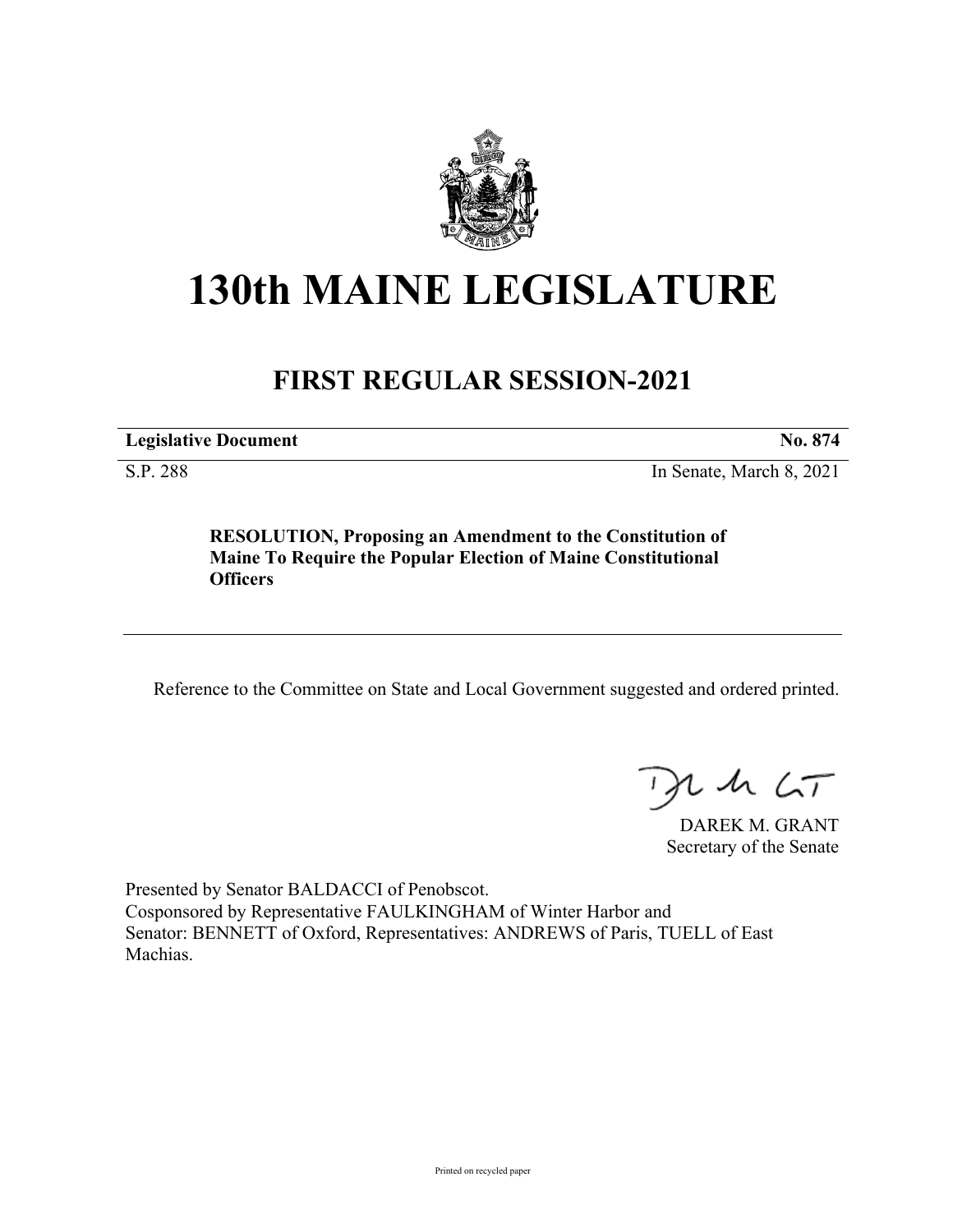1 **Constitutional amendment. Resolved:** Two thirds of each branch of the 2 Legislature concurring, that the following amendment to the Constitution of Maine be 3 proposed:

4 **Constitution, Art. V, Pt. Second, §1** is amended to read:

5 **Section 1. Election.** The Secretary of State shall be chosen biennially at the first 6 session of the Legislature, by joint ballot of the popular election on the same date and in 7 the same manner as provided by this Constitution for the election of Senators and 8 Representatives in convention.

## 9 **Constitution, Art. V, Pt. Second, §1-A** is amended to read:

10 **Section 1-A. Succession to the office of Secretary of State.** If a vacancy occurs 11 in the office of the Secretary of State, the first deputy secretary of state shall act as the 12 Secretary of State until a Secretary of State is elected by the Legislature during the current 13 session if in session, or at the next regular or special session popular election. A vacancy 14 in the office of the Secretary of State may be filled by a new election.

15 **Constitution, Art. V, Pt. Third, §1** is amended to read:

16 **Section 1. Election.** The Treasurer shall be chosen biennially, at the first session of 17 the Legislature, by joint ballot of the popular election on the same date and in the same 18 manner as provided by this Constitution for the election of Senators, and Representatives 19 in convention.

20 **Constitution, Art. V, Pt. Third, §1-A** is amended to read:

21 **Section 1-A. Succession to the office of Treasurer.** If a vacancy occurs in the 22 office of Treasurer of State, the deputy treasurer of state shall act as the Treasurer of State 23 until a Treasurer of State is elected by the Legislature during the current session if in 24 session, or at the next regular or special session popular election. A vacancy in the office 25 of Treasurer of State may be filled by a new election.

26 **Constitution, Art. IX, §11** is amended to read:

27 **Section 11. Attorney General.** The Attorney General shall be chosen biennially 28 by joint ballot popular election on the same date and in the same manner as provided by 29 this Constitution for the election of the Senators and Representatives in convention. 30 Vacancy in said office occurring when the Legislature is not in session, may be filled by 31 appointment by the Governor, subject to confirmation as required by this Constitution for 32 Justices of the Supreme Judicial Court.

33 **Constitutional referendum procedure; form of question; effective date.**  34 **Resolved:** That the municipal officers of this State shall notify the inhabitants of their 35 respective cities, towns and plantations to meet, in the manner prescribed by law for holding 36 a statewide election, at a statewide election held in the month of November following the 37 passage of this resolution, to vote upon the ratification of the amendment proposed in this 38 resolution by voting upon the following question:

39 "Do you favor amending the Constitution of Maine to provide that the 40 Secretary of State, the Treasurer of State and the Attorney General be